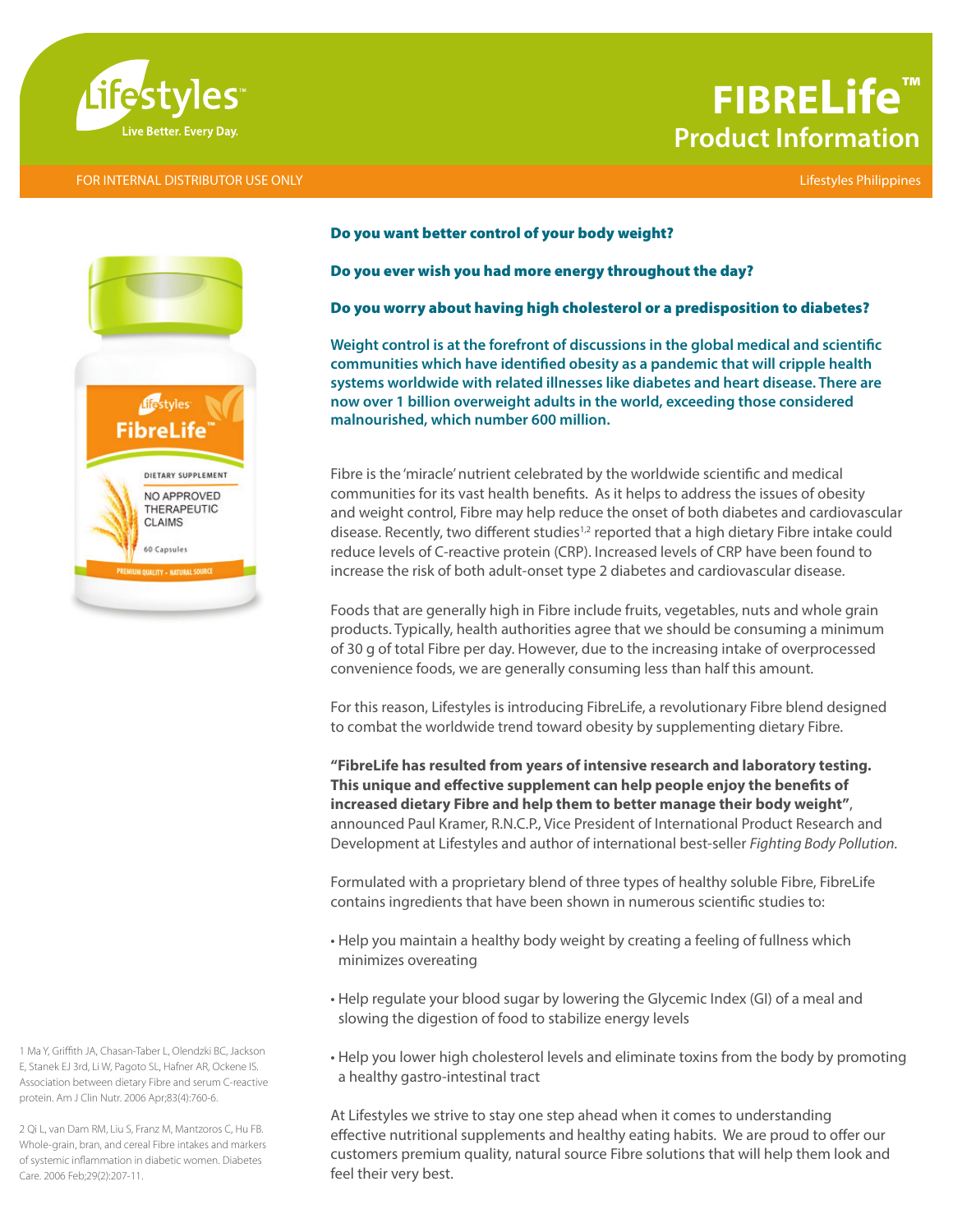# **FIBRELife™ Q & A**

#### FOR INTERNAL DISTRIBUTOR USE ONLY

Worldwide medical and scientific communities have identified Fibre as a key nutrient that may assist in reducing the risk of heart disease, diabetes and certain types of cancers by helping to:

- Reduce weight and maintain healthy weight
- Regulate blood sugar levels
- Regulate digestive tract and eliminate body toxins

FibreLife from Lifestyles is a revolutionary and proprietary soluble Fibre blend designed to combat the worldwide 'obesity pandemic'. It was developed by the Lifestyles Research and Development department in partnership with scientific experts and research laboratories. Each batch is fully tested and standardized by our laboratory for quality, potency and viscosity. It contains no artificial preservatives, sweeteners, starches or wheat.

#### **The key ingredients in FibreLife and what they do:**

| <b>Key Ingredients/Features</b>                                                                                                                | <b>Benefits</b>                                                                                                                                                  |  |  |  |  |
|------------------------------------------------------------------------------------------------------------------------------------------------|------------------------------------------------------------------------------------------------------------------------------------------------------------------|--|--|--|--|
| Konjac Glucomannan is a<br>soluble Fibre from root of konjac<br>plant (Amorphophallus konjac)                                                  | <b>Studies show it can improve</b><br>blood sugar control, aid in<br>appetite control, lower blood<br>pressure, and lower cholesterol                            |  |  |  |  |
| <b>Guar Gum &amp; Xanthan Gum</b><br>work well together to<br>enhance the viscosity and<br>binding capabilities within the<br>digestive system | <b>Studies have found these gums</b><br>effective in controlling appetite<br>and enhancing digestive<br>function, reducing cholesterol,<br>improving blood sugar |  |  |  |  |
| <b>Cinnamon extract</b>                                                                                                                        | Provides added support in<br>regulating blood sugar levels                                                                                                       |  |  |  |  |

**Key benefits of achieving healthy body weight:**

- **Reduced risk of heart disease**
- **Reduced risk of diabetes**
- **Lower cholesterol**
- **Stabilized blood sugar levels**

**Packaging:** 60 capsules in a safety-sealed bottle. Each capsule contains a total of 500 mg of soluble Fibre from natural sources.

**Directions for Use:** 1 to 2 capsules prior to meals up to 3 times per day, everyday, with 250 mL to 500 mL of water consumed with each capsule. Consume at least a total of 3 L of water/fluids per day.

#### **Q. What is FibreLife?**

A. FibreLife is a proprietary, highly viscous soluble Fibre blend from Lifestyles that supplements the body's dietary deficiency of Fibre.

#### **Q. How does FibreLife work?**

A. Once ingested with plenty of water, FibreLife forms a gel-like complex of natural Fibres. In fact, FibreLife has the greatest viscosity (gelling capacity) of any dietary Fibre. This complex slows down the digestion of food, reduces the absorption of sugar and calories, and creates a sense of fullness without impacting your energy levels.

#### **Q. What is viscosity?**

A. Viscosity is a measure of the thickness of a liquid substance. When evaluating soluble Fibre, it is the viscosity of the gel that forms when mixed with water that provides therapeutic value.

#### **Q. What are the primary benefits of FibreLife?**

A. The key benefits of FibreLife ingredients are:

- it can help regulate your appetite to help you achieve and maintain a healthy weight
- it can help regulate your energy levels by lowering the Glycemic Index of a meal to stabilize the release of sugars into your blood stream
- it can help to lower your cholesterol level and eliminate body toxins

#### **Q. What is the Glycemic Index (GI)?**

A. The Glycemic Index (GI) is a measure of how certain foods affect your blood sugar levels.

#### **Q. Why is the Glycemic Index (GI) important?**

A. High-GI foods, such as fast and processed foods, are rapidly digested and cause sharp spikes in your blood sugar levels. This can damage your health and also contribute to weight gain, as you will soon be hungry and low on energy. Conversely, low-GI foods are slowly digested, causing a gradual and sustained increase in your blood sugar level.

| Glycemic response<br>in healthy adults | $\overline{\phantom{0}}$ 8<br>6 |          |     |               |  |  |
|----------------------------------------|---------------------------------|----------|-----|---------------|--|--|
|                                        | $\overline{4}$                  | $\Omega$ | 0.5 | 1 1.5 2 2.5 3 |  |  |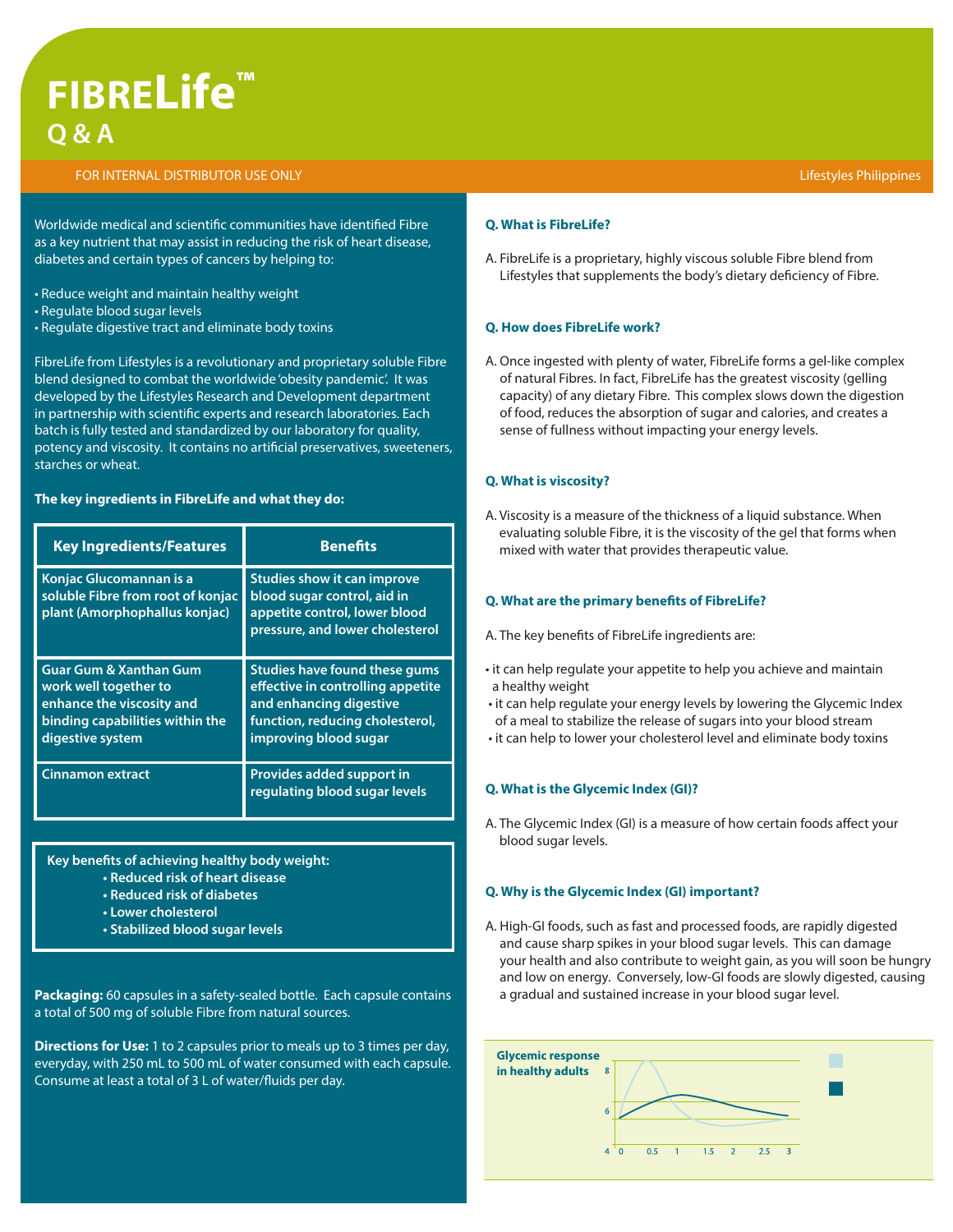# **FIBRELife™ Q & A**

FOR INTERNAL DISTRIBUTOR USE ONLY

#### **Q. How does FibreLife help with the Glycemic Index?**

A. FibreLife helps lower the overall Glycemic Index of a meal, thus ensuring that food is more slowly digested and blood sugar levels are regulated.

## **Q. What other benefits can you expect from using FibreLife?**

A. Since the ingredients in FibreLife can help you reduce and control your weight, you may experience the many related health benefits that come with lower body weight.

## **Q. What research exists to support the benefits of FibreLife?**

A. There are countless clinical trials published in peer-reviewed journals that prove soluble Fibre's varied health benefits. Please speak with your Distributor or visit **www.lifestyles.net** for more information.

# **Q. If I don't need to lose weight, do I still need FibreLife?**

A. Yes, since FibreLife helps to address the dietary deficiency for Fibre. According to health authorities, adults should be consuming at least 30 g of Fibre each day; however, a majority of people consume less than half that amount through regular diet alone.

### **Q. What is soluble Fibre?**

A. Soluble Fibre dissolves and thickens in water. Soluble Fibre is probably best known for its cholesterol-lowering effect. Soluble Fibre is made up of sticky substances like gums and pectin, which form a gel-like substance in the presence of liquid. Cholesterol that is stored in the blood is used to produce bile acids; and therefore, as the gel binds the cholesterol and bile acids in the small intestine, it is eliminated from our body with regular bowel movements. This action of gelling and binding is also responsible for soluble Fibre's ability to promote a feeling of fullness.

In contrast, insoluble Fibre is the "roughage" in our diet that helps promote a healthy digestive system.

# **Q. Why is FibreLife so potent?**

A. FibreLife is a blend of naturally-occurring water-soluble Fibres that together can absorb hundreds of times their weight in water. FibreLife's blend has a water-binding capacity that is many times greater than glucomannan alone and tenfold greater than other soluble Fibres such as psyllium, flax seeds, or guar gum. It's FibreLife's unique blend of specific Fibres in specific ratios that make FibreLife so potent. This means that smaller doses of FibreLife can have greater beneficial health effects than other Fibres, as well as supporting safe, sustainable weight loss – in other words, a small amount of FibreLife is equivalent to a large of other Fibres.

### Lifestyles Philippines

## **Q. What are the directions for using FibreLife?**

A. Take 1 to 2 capsules prior to each meal with 250 - 500 mL of water with each capsule, up to 3 times per day. Make sure you consume in total at least 3 L of water per day.

## **Q. How should I incorporate FibreLife into my lifestyle?**

A. Whenever increasing Fibre intake, it is important to start slowly and increase as your body adjusts. Begin by taking 1 capsule daily with 250 - 500 mL of water. After a few days, take 1 capsule twice daily, each with 250 - 500 mL of water. Continue to add 1 capsule every few days until you reach the recommended dose or a dose your body is comfortable with.

## **Q. Can children take FibreLife?**

A. Fibre is essential for children's health as well. However, due to its high potency and powerful gelling capacity, it is recommended that only children 13 years of age and older take FibreLife. Thirteen is the age individuals are considered adult from a nutrition point-of-view.

## **Q. Do I need to take FibreLife every day?**

A. For best results, it is essential that FibreLife be taken consistently on a daily basis.

# **Q. Why is drinking water so important?**

A. Since FibreLife absorbs many times its own weight in water, not enough water will cause FibreLife to become so viscous that it is essentially a hard ball in our digestive tract. This can lead to constipation. However, with plenty of water, a nice smooth gel forms, which does the opposite – eases constipation and promotes bowel regularity.

## **Q. How does FibreLife interact with prescription/non-prescription drugs and other supplements?**

A. If you take any medications and/or supplements, it is recommended that you take them at least one hour before taking FibreLife. This will help ensure that both your medication and FibreLife can work effectively.

### **Q. Are there any side-effects when taking FibreLife?**

A. For normal people who are following the directions for use, there should not be any side-effects. However, as with any soluble Fibre product, if insufficient amounts of water are taken, constipation may result. Also, for those who currently lack Fibre in their diet, Fibre should be added slowly or else some gastrointestinal discomfort (such as gas and bloating) may result.